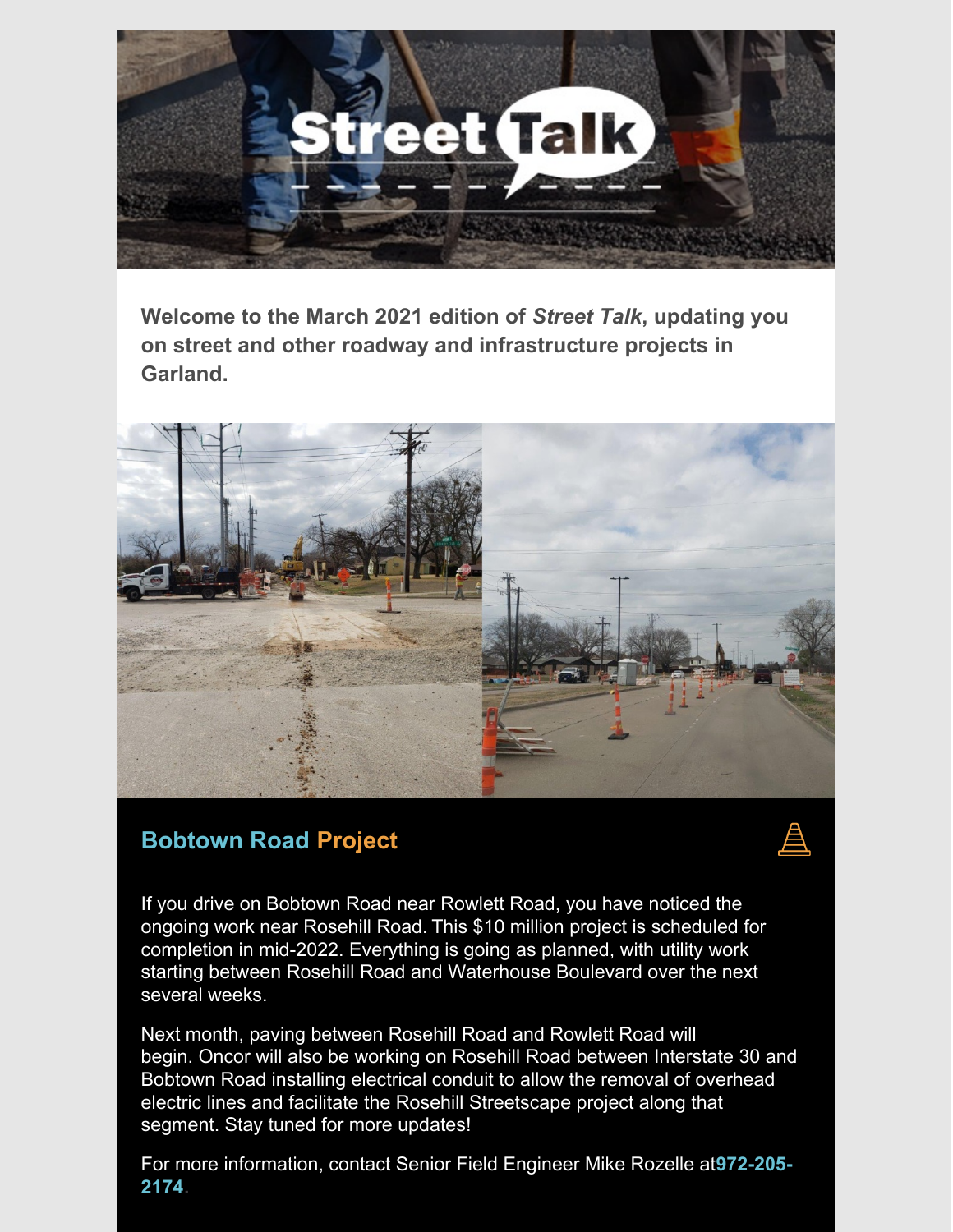## **New Street Projects**





The following street reconstruction projects are scheduled to begin in March and April:

- 1. Arcady Drive (Linda Drive to south cul de sac)
- 2. Glenbrook Drive (Carroll Drive to Centerville Road)
- 3. Glenfield Drive (Cumberland Drive to First Street)
- 4. Monica Drive (Arcady Drive to Dairy Road)

If you are interested in learning about other active alley reconstruction, street [reconstruction](http://www.garlandtx.gov/877/Current-Projects) and street rehabilitation projects, visit the **Street Department Current Projects** webpage to view the list of all current construction projects.

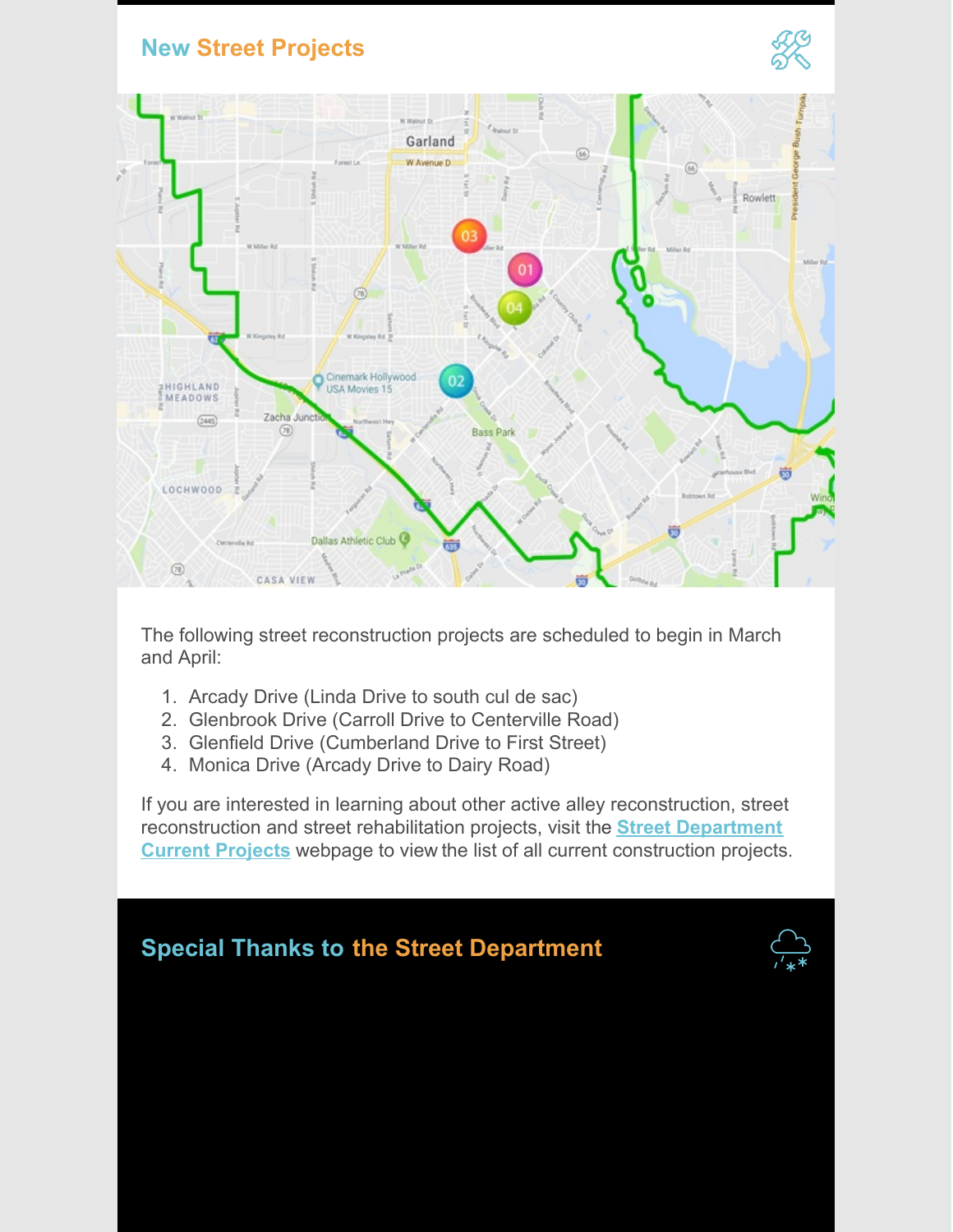

The recent winter storm is still impacting many residents in the Dallas-Fort Worth area. We want to highlight the City of Garland's efforts to keep our residents informed and safe. We also want to give a very special thanks to the Street Department.

They had crews out on the streets 24 hours a day during the winter storm emergency. They were out sanding the city's major streets, intersections—and bridges. These actions made our roadways safer for those who had to drive during the dangerous weather.

## **635 East Project: Stay Connected**





As the year progresses, more scheduled work will continue, so if you commute through the areas impacted by the 635 East Project, make sure to stay connected.

Sign up for text alerts by sending the message "635 East" to 31996 and sign up for **[e-blasts](https://635east.com/receive/e-blasts/)**. Visit **[635east.com](http://www.635east.com/)** for information about the project.

Visit **[GarlandTX.gov/Garland635Info](http://garlandtx.gov/3763/635-East-Project---Garland-Information)** for information specific to Garland.

635 East Project Logo

## **Check Out Our New YouTube Channel**



Great news! We have created our very own Street Talk YouTube channel. **[Subscribe](https://www.youtube.com/channel/UCmrO2qvg9DXDrJX711uCg7A/featured) today**. All of our past videos are now available and our new videos